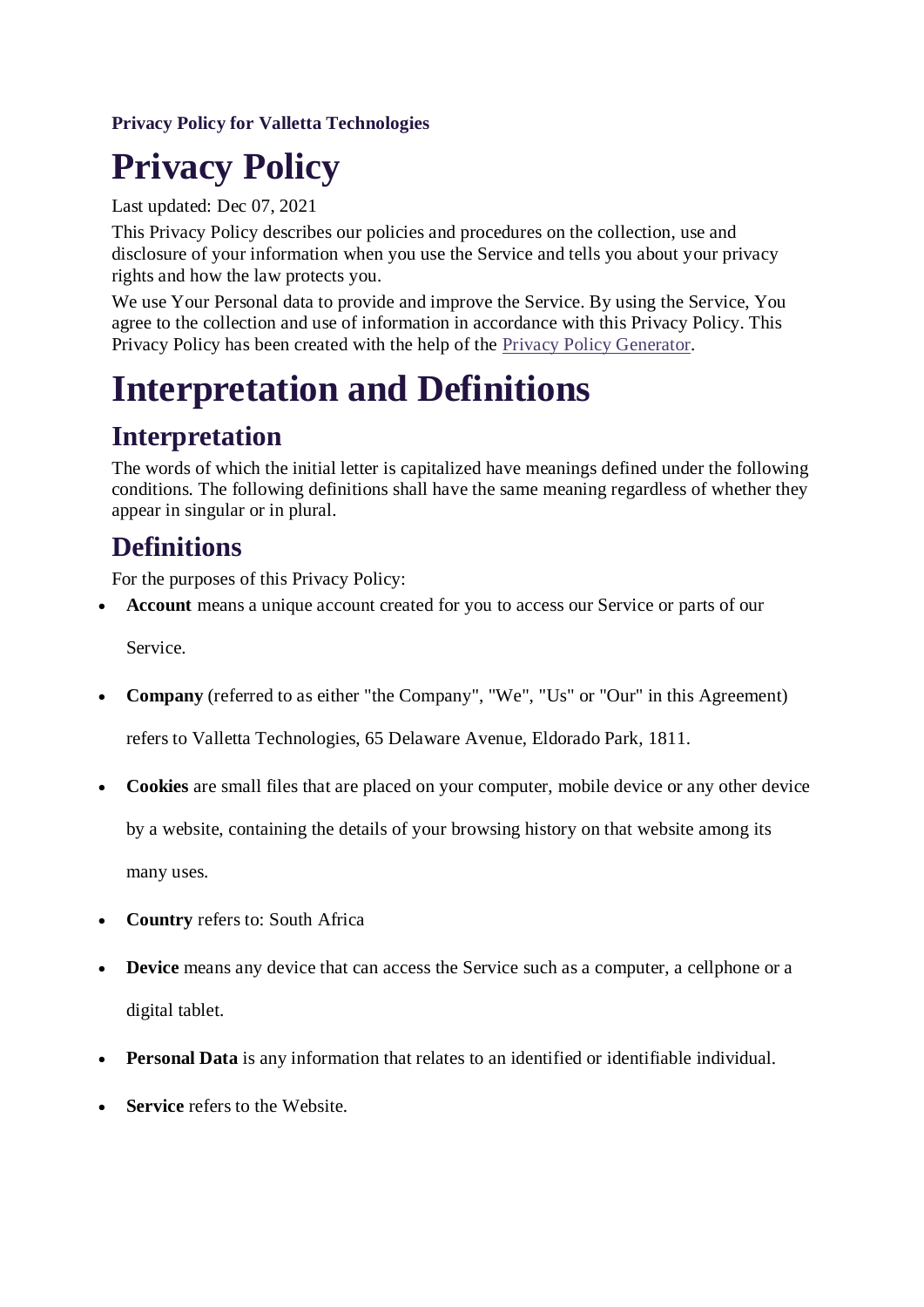- **Service Provider** means any natural or legal person who processes the data on behalf of the Company. It refers to third-party companies or individuals employed by the Company to facilitate the Service, to provide the Service on behalf of the Company, to perform services related to the Service or to assist the Company in analyzing how the Service is used.
- **Usage Data** refers to data collected automatically, either generated by the use of the Service or from the Service infrastructure itself (for example, the duration of a page visit).
- **Website** refers to Valletta Technologies, accessible from [https://www.valletta.co.za](https://www.valletta.co.za/)
- **You** means the individual accessing or using the Service, or the company, or other legal entity on behalf of which such individual is accessing or using the Service, as applicable.

## **Collecting and Using Your Personal Data Types of Data Collected**

#### **Personal Data**

While using Our Service, We may ask you to provide us with certain personally identifiable information that can be used to contact or identify You. Personally identifiable information may include, but is not limited to:

- Email address
- First name and last name
- Phone number
- Usage Data

#### **Usage Data**

Usage Data is collected automatically when using the Service.

Usage Data may include information such as Your Device's Internet Protocol address (e.g. IP address), browser type, browser version, the pages of our Service that you visit, the time and date of Your visit, the time spent on those pages, unique device identifiers and other diagnostic data.

When You access the Service by or through a mobile device, We may collect certain information automatically, including, but not limited to, the type of mobile device You use, Your mobile device unique ID, the IP address of Your mobile device, Your mobile operating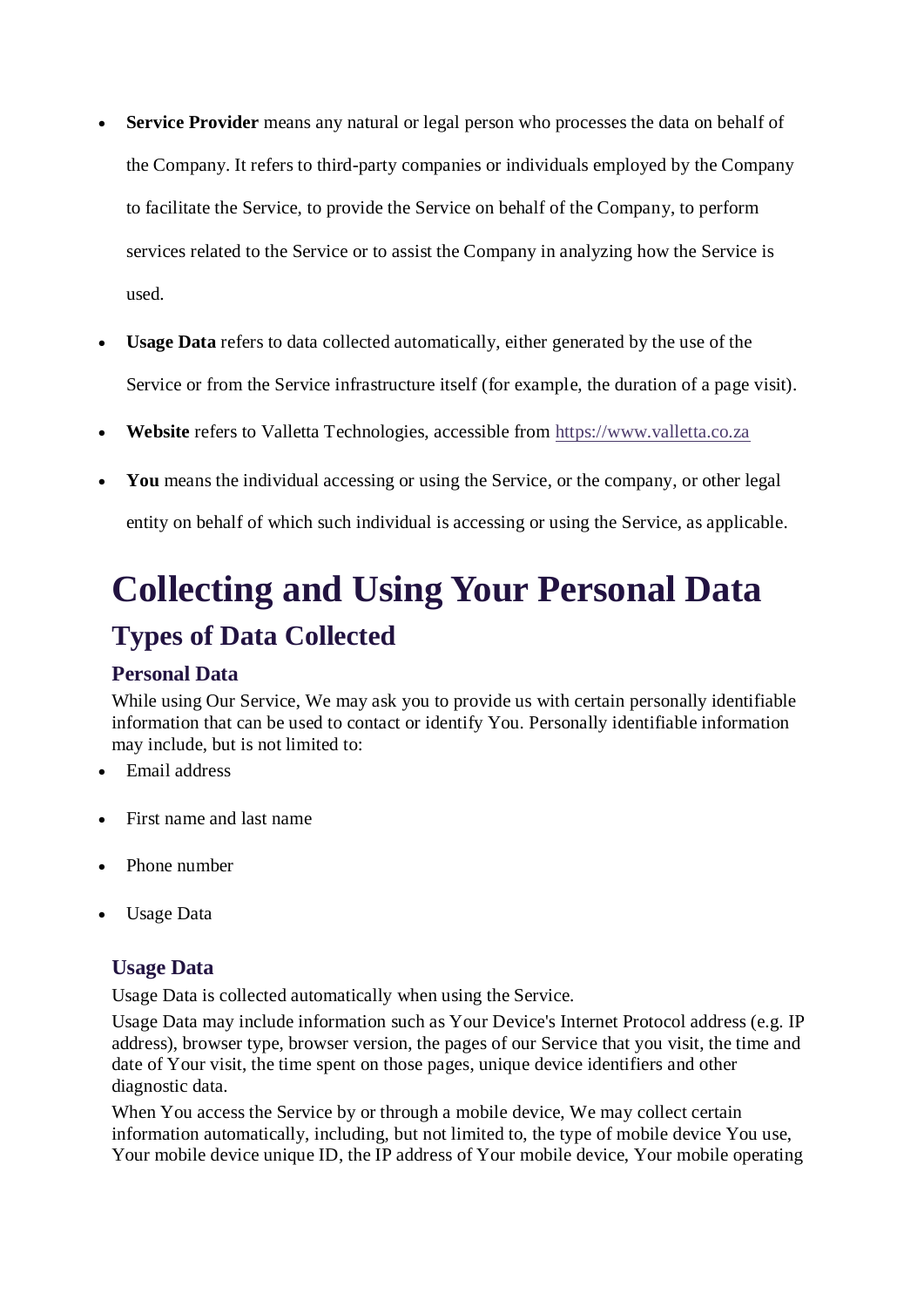system, the type of mobile Internet browser You use, unique device identifiers and other diagnostic data.

We may also collect information that your browser sends whenever You visit our Service or when You access the Service by or through a mobile device.

#### **Tracking Technologies and Cookies**

We use Cookies and similar tracking technologies to track the activity on Our Service and store certain information. Tracking technologies used are beacons, tags, and scripts to collect and track information and to improve and analyze Our Service. The technologies we use may include:

**Cookies or Browser Cookies.** A cookie is a small file placed on Your Device. You can

instruct your browser to refuse all Cookies or to indicate when a Cookie is being sent.

However, if you do not accept Cookies, You may not be able to use some parts of our

Service. Unless you have adjusted your browser setting so that it will refuse Cookies, our

Service may use Cookies.

**Flash Cookies.** Certain features of our Service may use local stored objects (or Flash

Cookies) to collect and store information about your preferences or your activity on our

Service. Flash Cookies are not managed by the same browser settings as those used for

Browser Cookies. For more information on how You can delete Flash Cookies, please read

"Where can I change the settings for disabling, or deleting local shared objects?" available

at [https://helpx.adobe.com/flash-player/kb/disable-local-shared-objects-](https://helpx.adobe.com/flash-player/kb/disable-local-shared-objects-flash.html#main_Where_can_I_change_the_settings_for_disabling__or_deleting_local_shared_objects_)

[flash.html#main\\_Where\\_can\\_I\\_change\\_the\\_settings\\_for\\_disabling\\_\\_or\\_deleting\\_local\\_sha](https://helpx.adobe.com/flash-player/kb/disable-local-shared-objects-flash.html#main_Where_can_I_change_the_settings_for_disabling__or_deleting_local_shared_objects_) [red\\_objects\\_](https://helpx.adobe.com/flash-player/kb/disable-local-shared-objects-flash.html#main_Where_can_I_change_the_settings_for_disabling__or_deleting_local_shared_objects_)

 **Web Beacons.** Certain sections of our Service and our emails may contain small electronic files known as web beacons (also referred to as clear gifs, pixel tags, and single-pixel gifs) that permit the Company, for example, to count users who have visited those pages or opened an email and for other related website statistics (for example, recording the popularity of a certain section and verifying system and server integrity).

Cookies can be "Persistent" or "Session" Cookies. Persistent Cookies remain on Your personal computer or mobile device when You go offline, while Session Cookies are deleted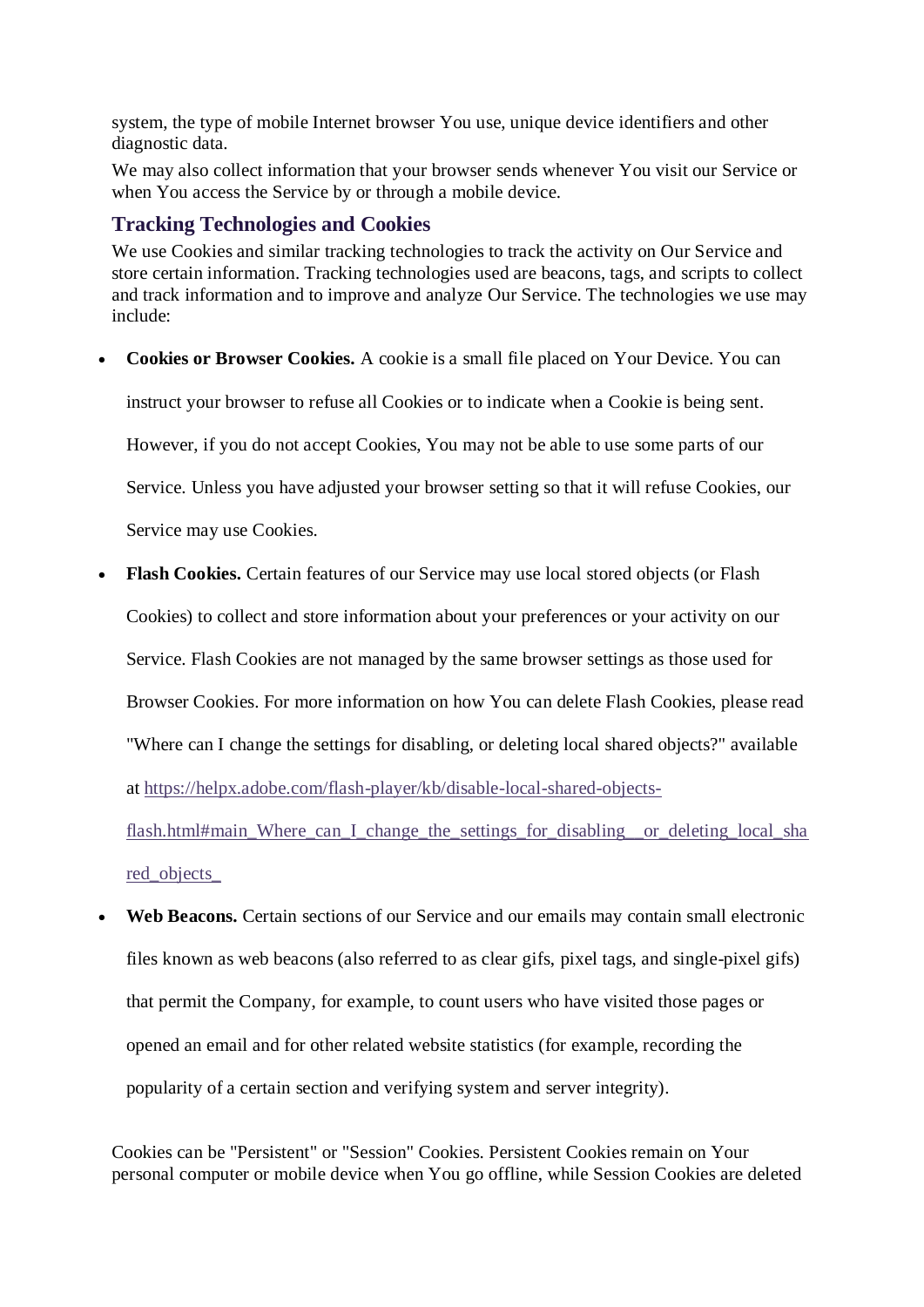as soon as You close Your web browser. Learn more about cookies: [Cookies: What Do They](https://www.freeprivacypolicy.com/blog/cookies/)  [Do?.](https://www.freeprivacypolicy.com/blog/cookies/)

We use both Session and Persistent Cookies for the purposes set out below:

**Necessary / Essential Cookies**

Type: Session Cookies

Administered by: Us

Purpose: These Cookies are essential to provide You with services available through the Website and to enable You to use some of its features. They help to authenticate users and prevent fraudulent use of user accounts. Without these Cookies, the services that You have asked for cannot be provided, and We only use these Cookies to provide You with those services.

#### **Cookies Policy / Notice Acceptance Cookies**

Type: Persistent Cookies

Administered by: Us

Purpose: These Cookies identify if users have accepted the use of cookies on the Website.

#### **Functionality Cookies**

Type: Persistent Cookies

Administered by: Us

Purpose: These Cookies allow us to remember choices You make when You use the Website, such as remembering your login details or language preference. The purpose of these Cookies is to provide You with a more personal experience and to avoid You having to re-enter your preferences every time You use the Website.

For more information about the cookies we use and your choices regarding cookies, please visit our Cookies Policy or the Cookies section of our Privacy Policy.

## **Use of Your Personal Data**

The Company may use Personal Data for the following purposes: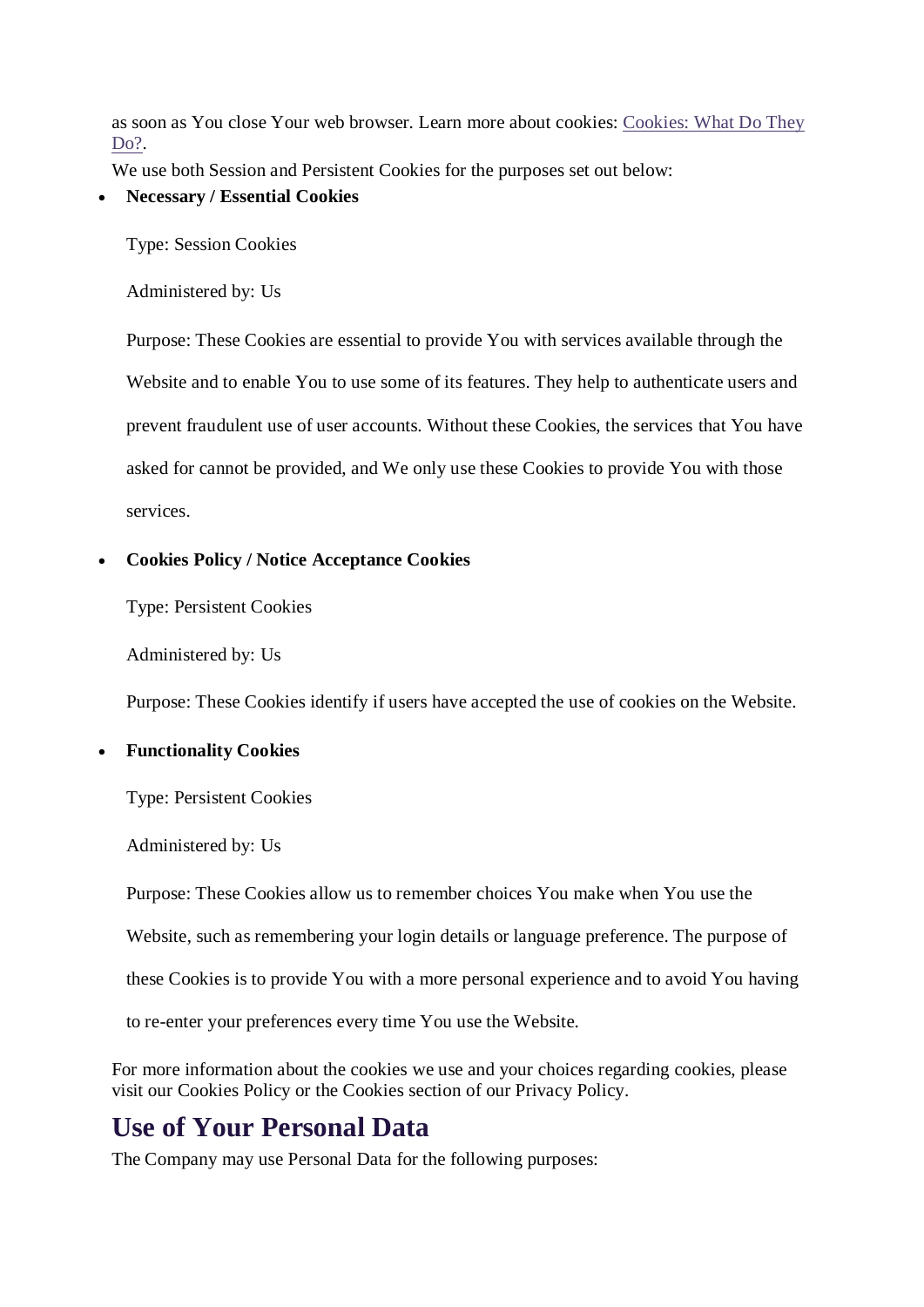- **To provide and maintain our Service**, including to monitor the usage of our Service.
- **To manage Your Account:** to manage Your registration as a user of the Service. The Personal Data You provide can give You access to different functionalities of the Service that are available to You as a registered user.
- **For the performance of a contract:** the development, compliance and undertaking of the purchase contract for the products, items or services you have purchased or of any other contract with Us through the Service.
- **To contact You:** To contact You by email, telephone calls, SMS, or other equivalent forms of electronic communication, such as a mobile application's push notifications regarding updates or informative communications related to the functionalities, products or contracted services, including the security updates, when necessary or reasonable for their implementation.
- **To provide You** with news, special offers and general information about other goods, services and events which we offer that are similar to those that you have already purchased or enquired about unless you have opted not to receive such information.
- **To manage your requests:** To attend and manage your requests to Us.
- **For business transfers:** We may use Your information to evaluate or conduct a merger, divestiture, restructuring, reorganization, dissolution, or other sale or transfer of some or all of Our assets, whether as a going concern or as part of bankruptcy, liquidation, or similar proceeding, in which Personal Data held by Us about our Service users is among the assets transferred.
- **For other purposes**: We may use Your information for other purposes, such as data analysis, identifying usage trends, determining the effectiveness of our promotional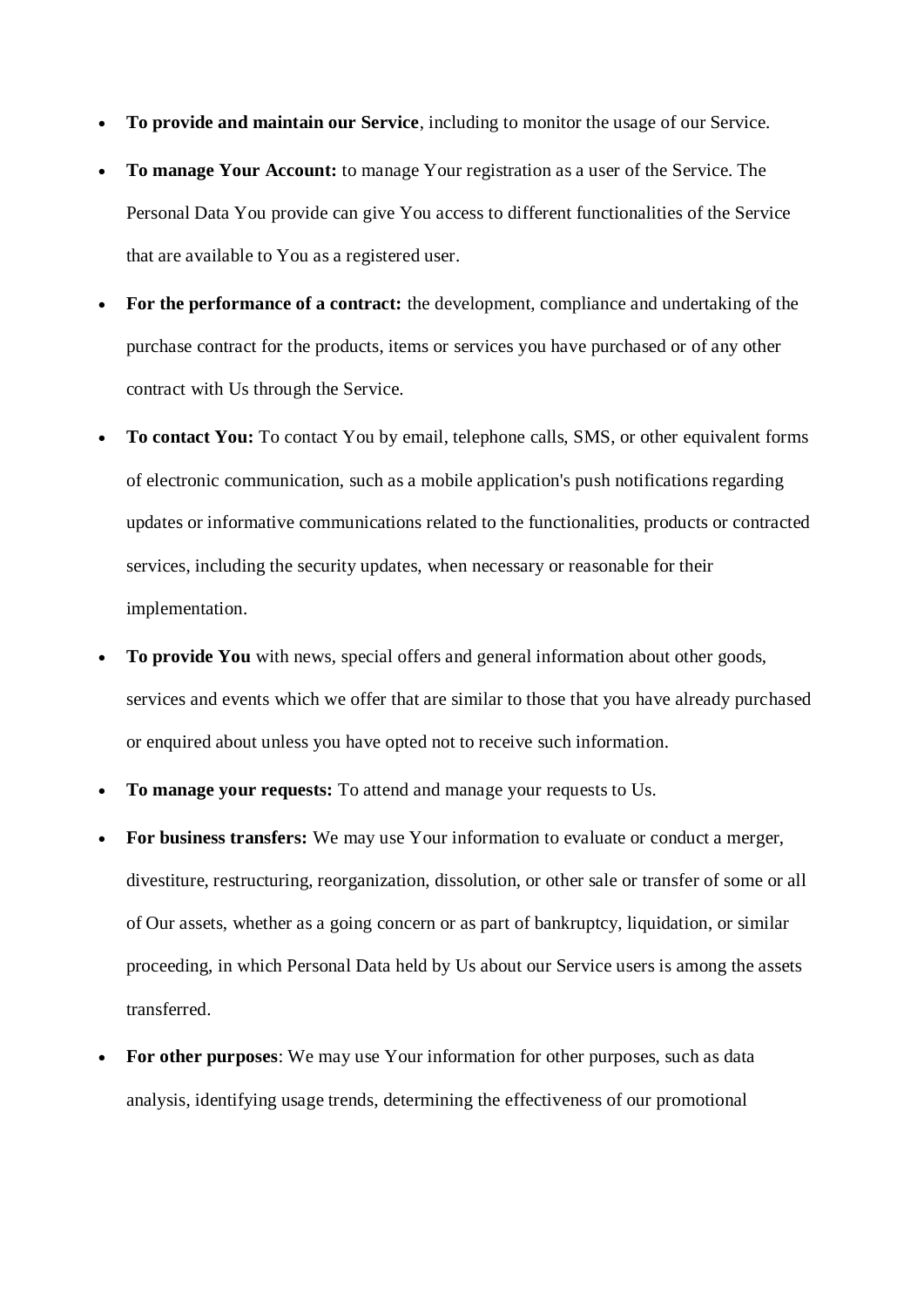campaigns and to evaluate and improve our Service, products, services, marketing and your experience.

We may share your personal information in the following situations:

- **With Service Providers:** We may share your personal information with Service Providers to monitor and analyze the use of our Service, to contact you.
- **For business transfers:** We may share or transfer Your personal information in connection with, or during negotiations of, any merger, sale of Company assets, financing, or acquisition of all or a portion of Our business to another company.
- **With Affiliates:** We may share your information with our affiliates, in which case we will require those affiliates to honour this Privacy Policy. Affiliates include our parent company and any other subsidiaries, joint venture partners or other companies that we control or that are under common control with Us.
- **With business partners:** We may share your information with our business partners to offer you certain products, services or promotions.
- **With other users:** when you share personal information or otherwise interact in the public areas with other users, such information may be viewed by all users and may be publicly distributed outside.
- **With Your consent**: We may disclose your personal information for any other purpose

with your consent.

## **Retention of Your Personal Data**

The Company will retain Your Personal Data only for as long as is necessary for the purposes set out in this Privacy Policy. We will retain and use Your Personal Data to the extent necessary to comply with our legal obligations (for example, if we are required to retain your data to comply with applicable laws), resolve disputes, and enforce our legal agreements and policies.

The Company will also retain Usage Data for internal analysis purposes. Usage Data is generally retained for a shorter period of time, except when this data is used to strengthen the security or to improve the functionality of Our Service, or we are legally obligated to retain this data for longer time periods.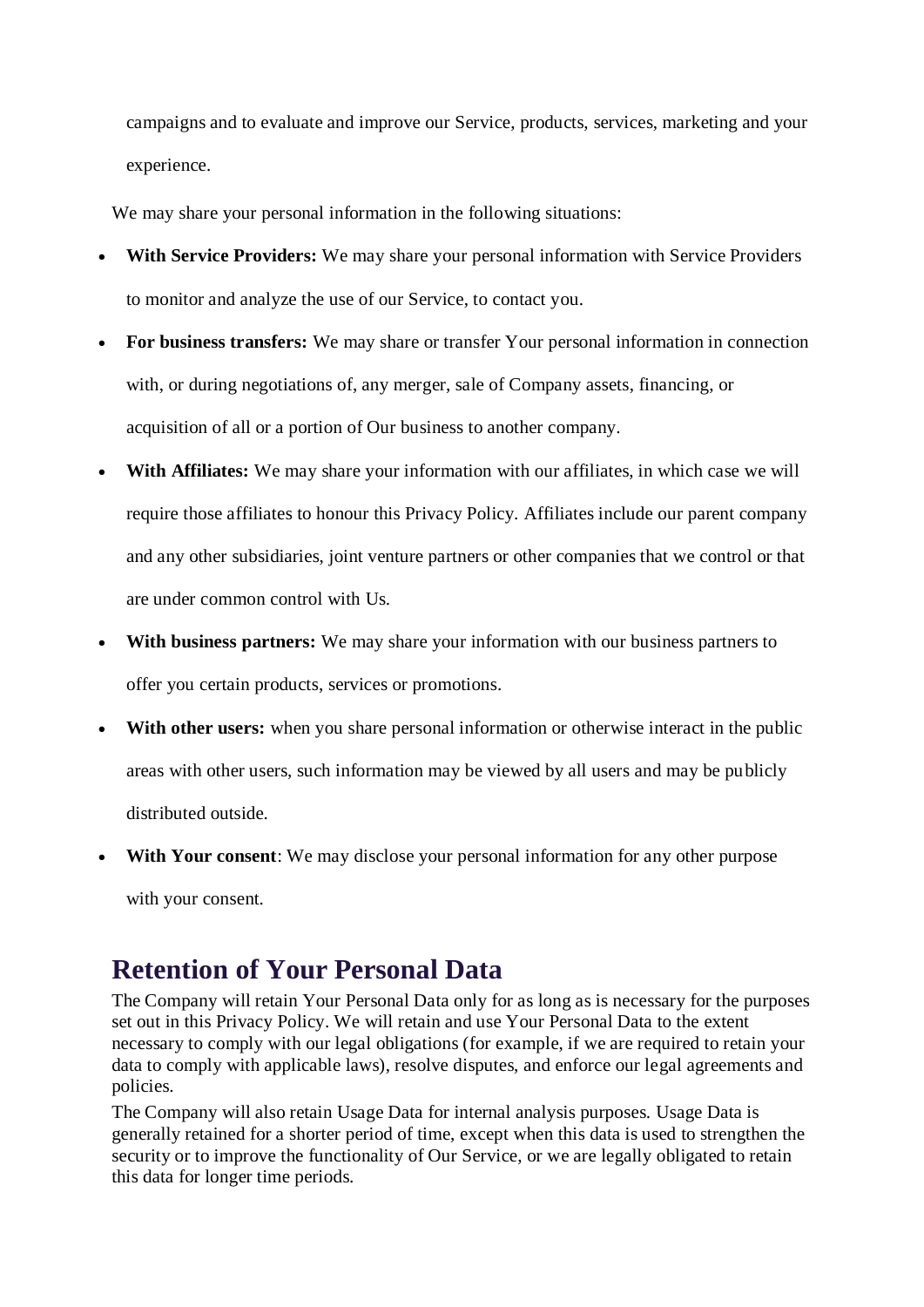## **Transfer of Your Personal Data**

Your information, including Personal Data, is processed at the Company's operating offices and in any other places where the parties involved in the processing are located. It means that this information may be transferred to — and maintained on — computers located outside of Your state, province, country or other governmental jurisdiction where the data protection laws may differ than those from Your jurisdiction.

Your consent to this Privacy Policy followed by your submission of such information represents Your agreement to that transfer.

The Company will take all steps reasonably necessary to ensure that Your data is treated securely and in accordance with this Privacy Policy and no transfer of Your Personal Data will take place to an organization or a country unless there are adequate controls in place including the security of Your data and other personal information.

## **Disclosure of Your Personal Data**

#### **Business Transactions**

If the Company is involved in a merger, acquisition or asset sale, Your Personal Data may be transferred. We will provide notice before Your Personal Data is transferred and becomes subject to a different Privacy Policy.

## **Law enforcement**

Under certain circumstances, the Company may be required to disclose Your Personal Data if required to do so by law or in response to valid requests by public authorities (e.g. a court or a government agency).

### **Other legal requirements**

The Company may disclose Your Personal Data in the good faith belief that such action is necessary to:

- Comply with a legal obligation
- Protect and defend the rights or property of the Company
- Prevent or investigate possible wrongdoing in connection with the Service
- Protect the personal safety of Users of the Service or the public
- Protect against legal liability

## **Security of Your Personal Data**

The security of your Personal Data is important to us, but remember that no method of transmission over the Internet, or method of electronic storage is 100% secure. While we strive to use commercially acceptable means to protect Your Personal Data, We cannot guarantee its absolute security.

# **Children's Privacy**